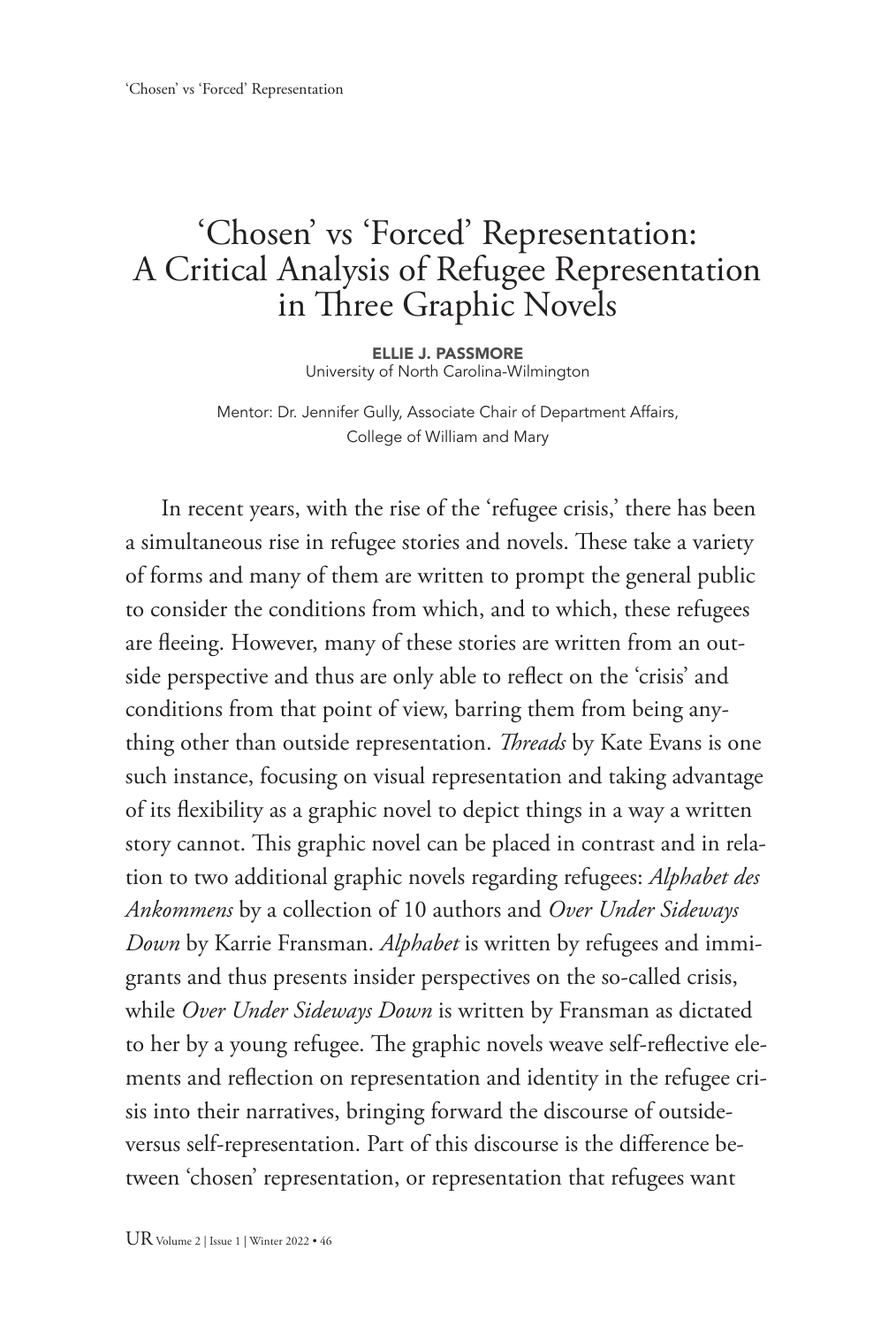and willingly consent to, and 'forced' representation, which is the kind of representation that is done without asking or through coercion.

Even with the publication of Johnson's (2011) scholarly article about the overarching media trend of representing refugees as feminine masses rather than as male individual figures, there has been some difficulty locating academic or scholarly articles that pertain to the representation of refugees by refugees themselves versus by outsiders. In an essay titled "Public and private photographs of refugees: The problem of representation," Mannik (2012) discusses a pervasive trend in media that further marginalizes refugees by depicting them as dirty or a hazard to health, such as when aid workers and rescuers are shown wearing gloves and protective masks when helping refugees, and how that public image is often in direct contrast to the private images refugees have and take of themselves.

Mannik (2012) also explores an extension of Johnson's mass vs. individual concept by examining how photographs taken by refugees of refugees portray small groups of individuals in what Haldrup and Jonas (2003 as cited in Mannik 2012) termed the "family gaze," or the pose where a relatively put-together group stands next to one another and stares directly at the camera, thus using self-representation to break the stereotype of refugees as a conglomerate whole. By staring directly at the camera in small groups, the individuals within the photograph become impossible to ignore, which serves to return individuality to the people in the photo. Family gaze photographs also provide an opportunity for refugees to represent themselves the way they view themselves as opposed to how outside representation typically depicts them, as evinced by how the photos in Haldrup and Jonas' (2003) article show clean, relatively well-dressed people as opposed to mass media photographs that tend to depict refugees in dirty or worn-out clothing.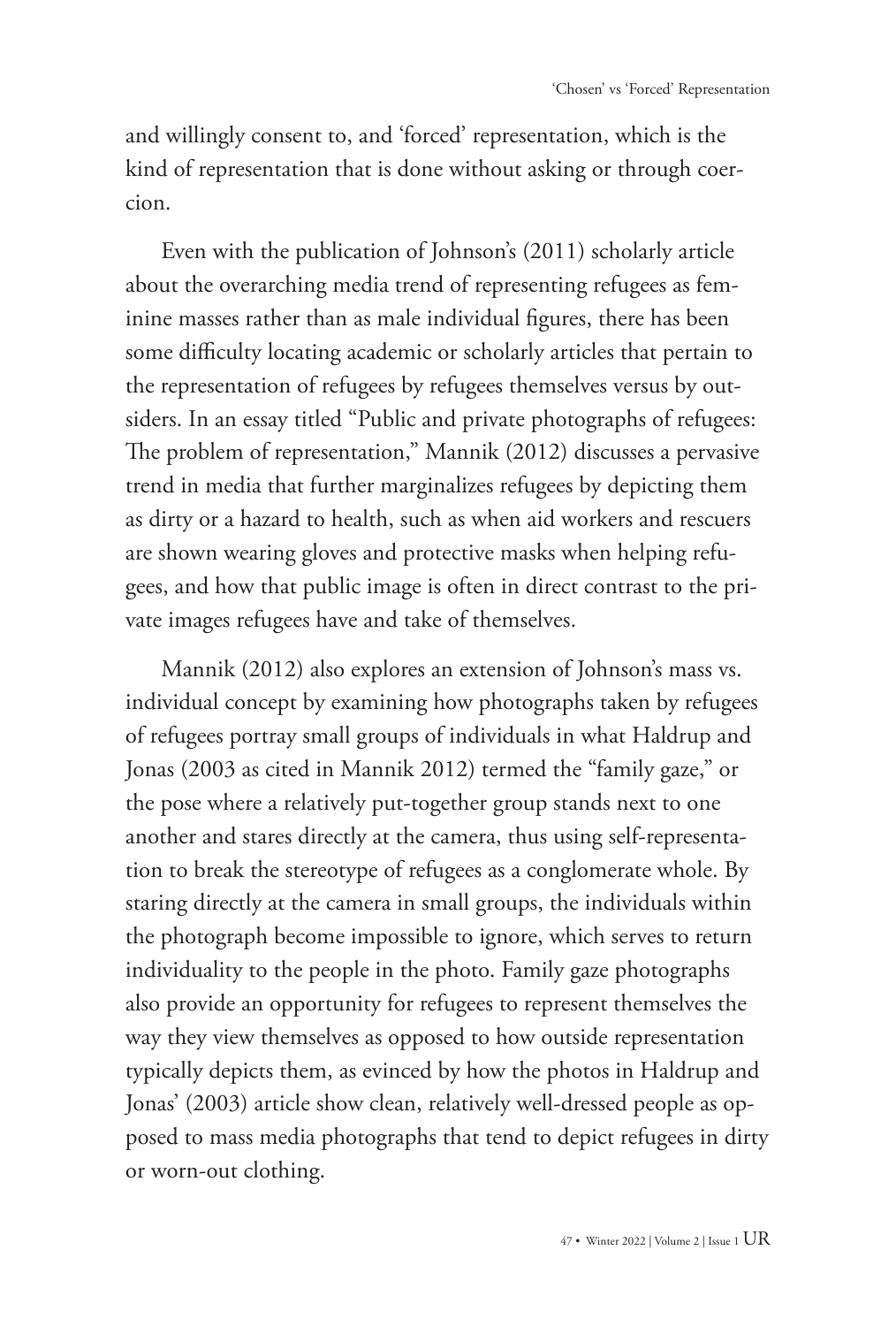These earlier family gaze selfies mirror the refugee selfies of today. Chouliaraki (2017) delves deep into topics surrounding what defines a selfie, the different approaches to taking a selfie, and how selfies can be framed. Much like the photographs Mannik analyzed for her essay, Chouliaraki points out that refugee selfies often directly contradict the general public's ideas of what a refugee should look like and how they should act. She goes further and examines how celebrities use "solidarity selfies," which can alter the act of witnessing and turn a "focus on an internal controversy of "our" own popular culture […] rather than the troubling absence of the migrant face across news platforms" (Chouliaraki 2017, pp. 78-94).While in the same range as selfie representation, solidarity selfies can instead remove the message and impact of refugee selfies and return it to the public or mass media instead of the people attempting to be heard.

Recent comics scholarship shows "comics as a tool for self-determined media production and a means of countering mass media tropes of suffering that deny both individual specificity and context" (Mickwitz, 2020, pp. 463). Mickwitz (2020) claims comics have the ability to offer refugees both self-representation and a counter to dehumanizing media and institutional representation. As compared to mass media, comics and graphic novels allow for greater emphasis on individual story and allow for highly personal narratives on suffering and social injustice by marginalized voices. Further research is needed in this area as scholarship in this field is still relatively new and there are few articles on the topic aside from Mickwitz's (2020).

Constraints on revealing identity due to European asylum law and the sometimes-limited access to mediums or avenues to represent oneself often block refugees who want to tell their stories in a more public fashion. These difficulties are not just related to creating the stories, but also to distributing them and having them heard. The larger trend of marginalized peoples lacking the ability to disseminate their voices can be traced back to the colonial era, when Britain in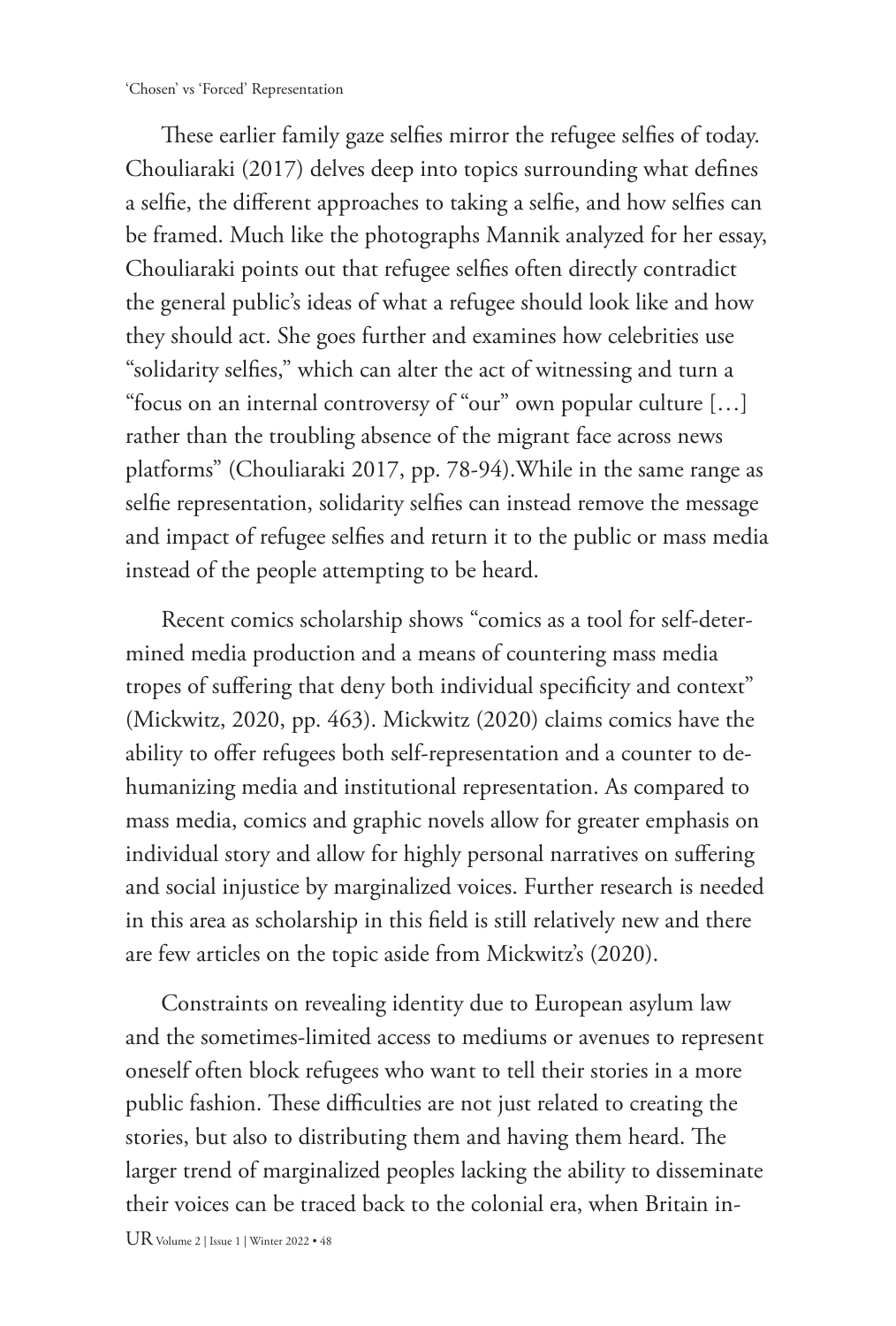vaded 90% of the world's countries and colonized 24% of the world's land area; by 1914 a whopping 84% of the world had been affected by colonization at some point. The era and legacy of colonialism includes concerted efforts to silence marginalized communities. As the last European colony was decolonized in 1999, the world is still dealing with the legacy of colonialism and issues of silence and outside representation still play a large role in whether and how marginalized voices, including those of refugees, are being heard.

As mentioned above, there are different kinds of representation, not all of them equal. To start, there is 'chosen' and 'forced' representation. Chosen representation is representation that someone chooses willingly and without coercion. This can include things like selfies, portraits, interviews, etc. so long as the person in the subject role voluntarily agrees. Forced representation, on the other hand, is representation that occurs either without consent or with consent through coercion. Media images of refugees sometimes fall into this category, as shown below. Related to chosen and forced representation are 'inside' and 'outside' representation. Inside representation is representation that comes from *within* the community or group being represented and representation that comes from a source external to the community or group. The refugee selfies and family photos are examples of inside representations.

Outside representation can be further subdivided into what this paper will term 'primary outside representation,' or representation that comes from an outside source but *in conjunction with* a consenting member, or members, of the group being represented. The comics mentioned in this essay are examples of primary outside representation. The second kind of outside representation will be termed 'secondary outside representation' is representation that comes from an outside source without consultation from people within the group being represented, without permission from those people, and/or without offering the people being represented a choice in their rep-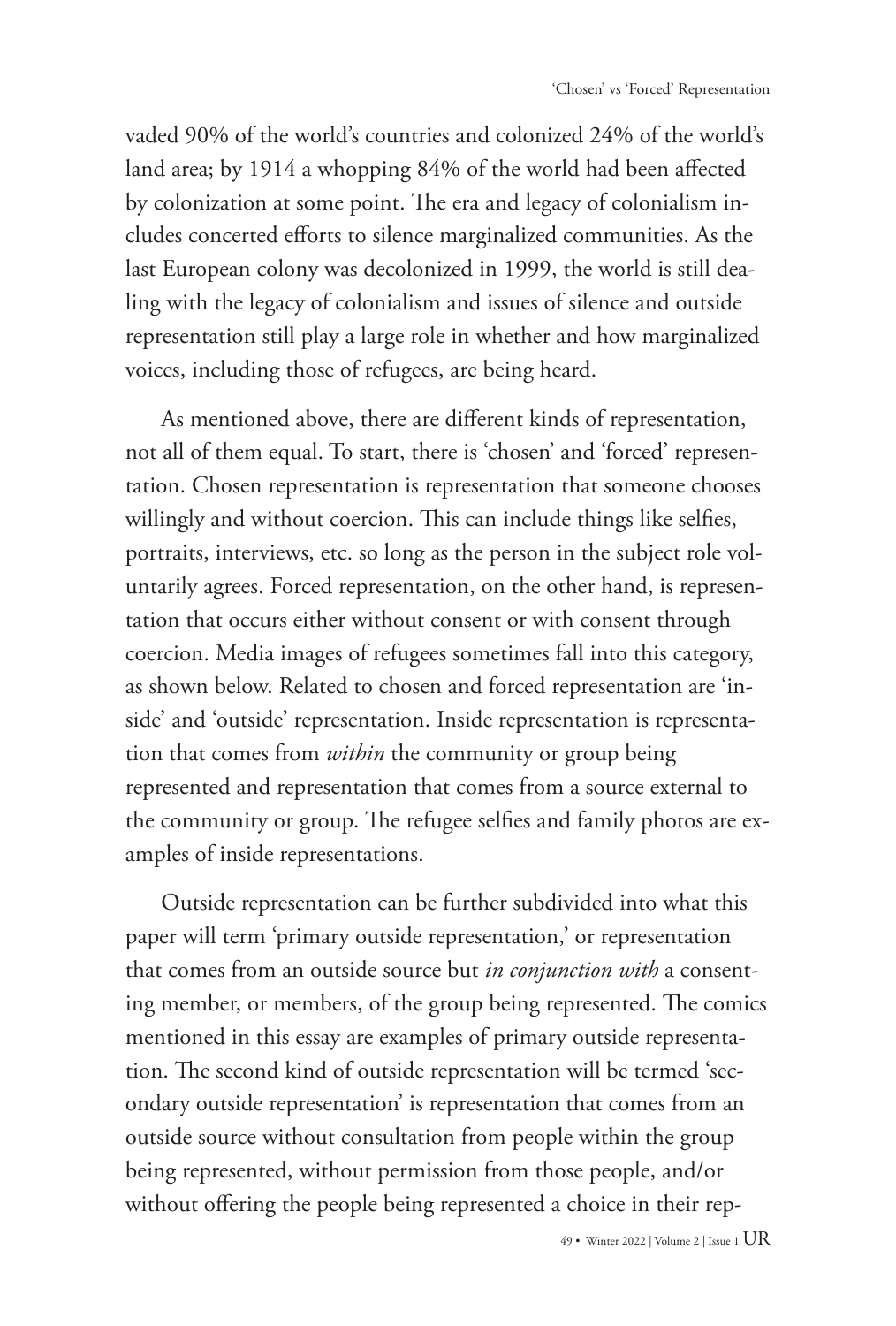resentation. Media images of refugees often fall within this category. Inside representation and primary outside representation are forms of chosen representation while secondary outside representation is a form of forced representation.

With *Threads,* Evans (2017) creates a juxtaposition of forcedverses chosen-representation of refugees, taking advantage of the contrasting use of photography and art over the course of her visits to Calais and Dunkirk. The novel follows its author as she journeys into the Calais refugee camp known as The Jungle. As an aid worker, Evans decided to draw what she saw while there, including the heartfelt and the brutal. Despite being a white native Briton, and not having lived the 'refugee experience,' Evans' depiction of the refugees comes from the perspective of the refugees she talks to and can be considered primary outside representation. As an artist, Evans has leeway to change the names and faces of the people she writes about and illustrates, and in fact she does: "to protect some of the people described in this book their identities have been altered and some characteristics have been conflated. But everything you are about to read really happened" (Evans 2017, p. 6). In an interview after the book's publication, Evans expands on this point by saying "comics are particularly suited to telling the stories of people […] who have a need for anonymity […] yet still depict someone who is recognizably human" (K. Evans, personal communication, Nov 17, 2017).

It is partially for these reasons that graphic novels are becoming a more popular medium to depict refugee stories. The ability to depict real events and people yet keep those people anonymous is an important aspect of refugee representation that comics can provide given their format of illustration rather than photos or videos. While language is powerful, some things are better explained if people can see them. In comics and graphic novels, authors are able to rely on illustrations to depict these things instead of trying to accurately represent them with writing. Just as importantly, though perhaps not often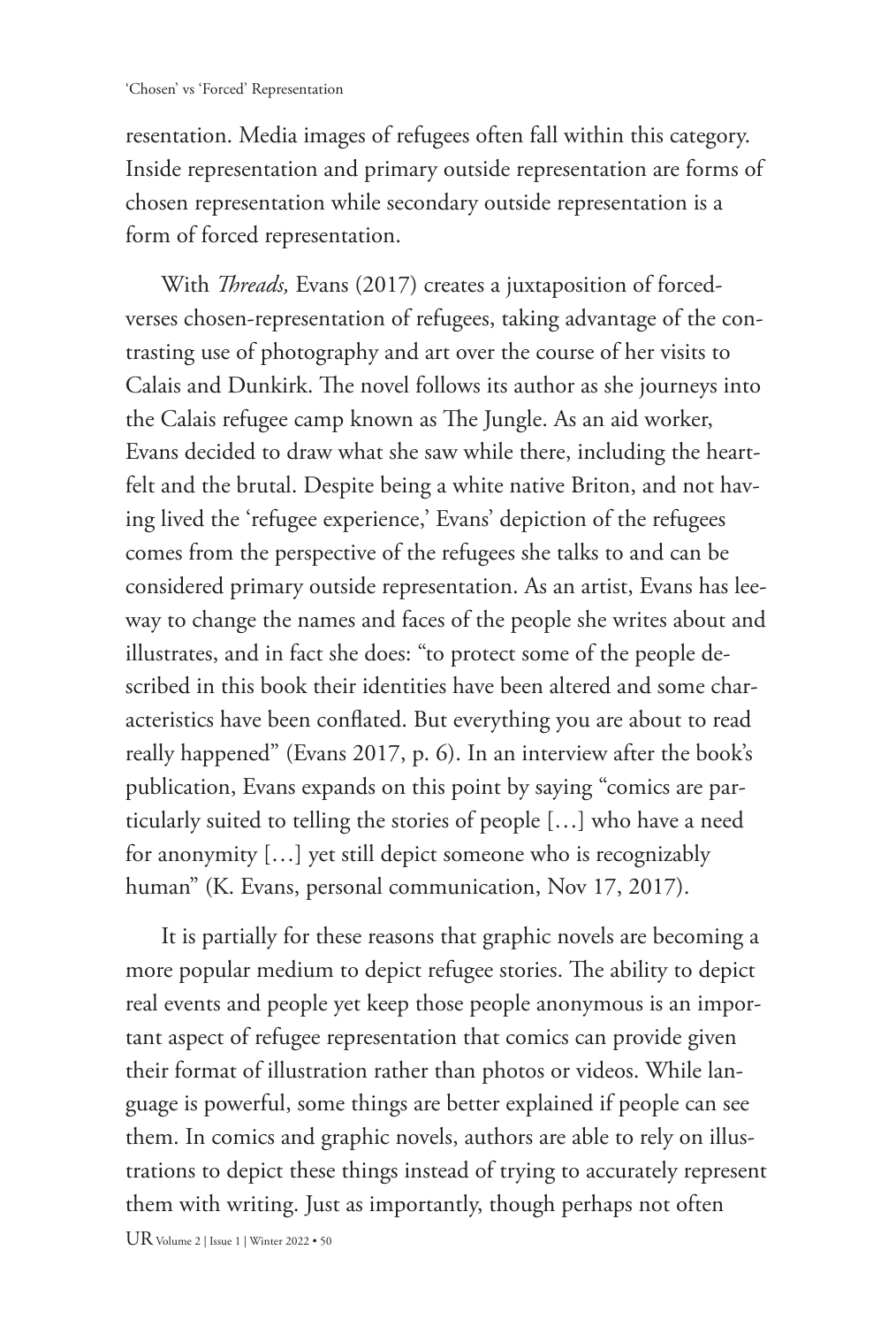thought about, is the fact that graphic novels and comics are easier and quicker to read than novels, or even short stories, meaning the messages and stories can be disseminated to a wider audience than might otherwise be possible.

Early uses of the graphic novel as a form of representation and nonfiction storytelling include *Maus* and *Persepolis*. *Maus (*1980- 1991), drawn and written by Art Spiegelman, depicts Spiegelman's father's experience as a Polish Jew during the Holocaust. *Persepolis* by Marjane Satrapi, published in 2000, depicts Satrapi's childhood in Post-Revolution Iran. Since the success of these early nonfiction graphic novels, and their ability to give voice and representation to the marginalized, the genre has begun entering more and more into the sphere of activism, representation, and nonfiction storytelling.

Evans' novel is a more recent example of a nonfiction comic and is in itself is a form of representation. Specifically, the portraits of refugees she paints stand as a form of chosen representation. The refugees sat for her paintings and once completed, the paintings remained in their possession; they were not distributed. Chosen representations like these have very different connotations than forced representations. This is especially important to note considering European asylum and refugee laws, which stipulate that a refugee may only apply for status in the first safe country they step foot into, regardless of whether they want to stay there or if they have family elsewhere. This law acts as forced representation, in that refugees are tracked using their photographs. Their pictures are taken, and a file is created detailing which country they are in, preventing them from applying for asylum elsewhere in Europe. These photos of the refugees capture the conditions of the refugee from the shoulders up, and while most would not consider these types of images representation as they are often used for primarily federal purposes, they do represent an aspect of asylum seekers and refugees all the same.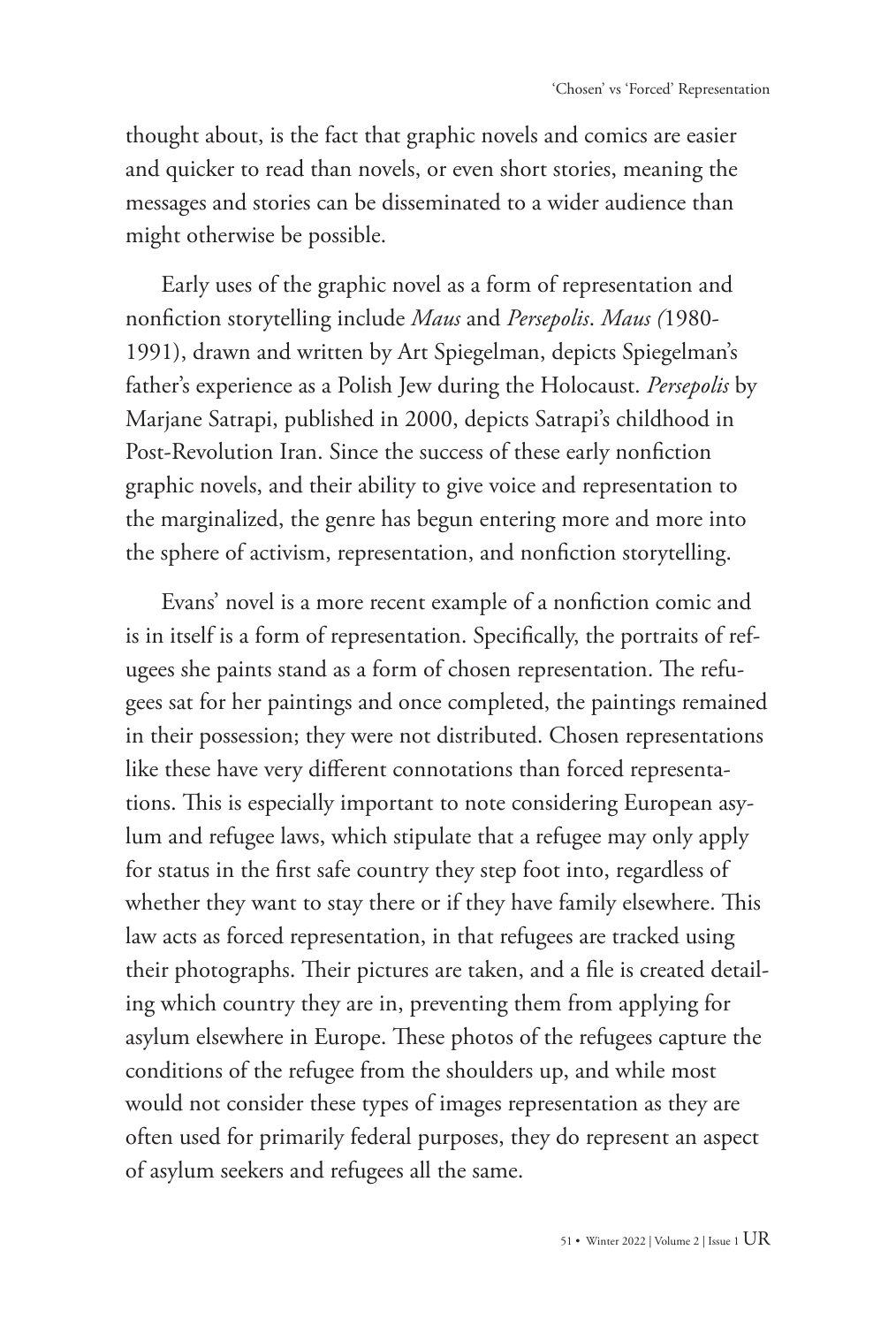In this vein, the "D-Day" chapter of *Threads* depicts riot police slapping a pregnant refugee mother in the face, then forcibly holding the mother's and each child's heads while their photos are taken so they may be tracked by authorities. On the surface alone, this scene is a brutal example of photography for the purposes of identification, but if one ventures beneath the surface, the relation between these identification photographs and another form of forced representation, mugshots, becomes clear.

The use of mugshots began in the mid- to late-1800s and contained the now well-known image of a person facing the camera and two profile views. These photographs were always labelled alphanumerically, with the addition of the defendant holding a sign with a code and their personal information coming later. In the "D-Day" scene, the 'photographs' are each labeled "l'enregistrement des réfugiés / Grande-Synthe Dunkurque 20/02/16," (Evans 2017, pp. 130-32) pinning the family to a particular location much like a mugshot places a defendant within the context of their particular crime. These similarities are a prime example of how, "in one version of its utility, the camera record incriminates" (Sontag 2011, p. 5).

Beyond the visual semblance of refugee registration photos and those of criminal registration photos there is also a psychological connection made by the viewer. Everyone can recognize a mugshot or a wanted poster; they are an integral aspect in humanity's interest in the criminal. Mugshots function as both a bureaucratic and propagandistic tool, with one scholar on the subject directing attention to the role of mugshots in the criminal record, colonial narratives, and genocide (Lashmar 2013). By emphasizing how "each [concentration camp prisoner] was methodologically photographed a categorised [*sic*] criminal for being a member of a prescribed race" (Lashmar 2013, p. 20) and "the use of photography to create cultural constructs, which demonised [*sic*] or 'othered' people" (p. 15) ties into the modern-day use of forced identification photos of refugees. This view of photogra-

UR Volume 2 | Issue 1 | Winter 2022 • 52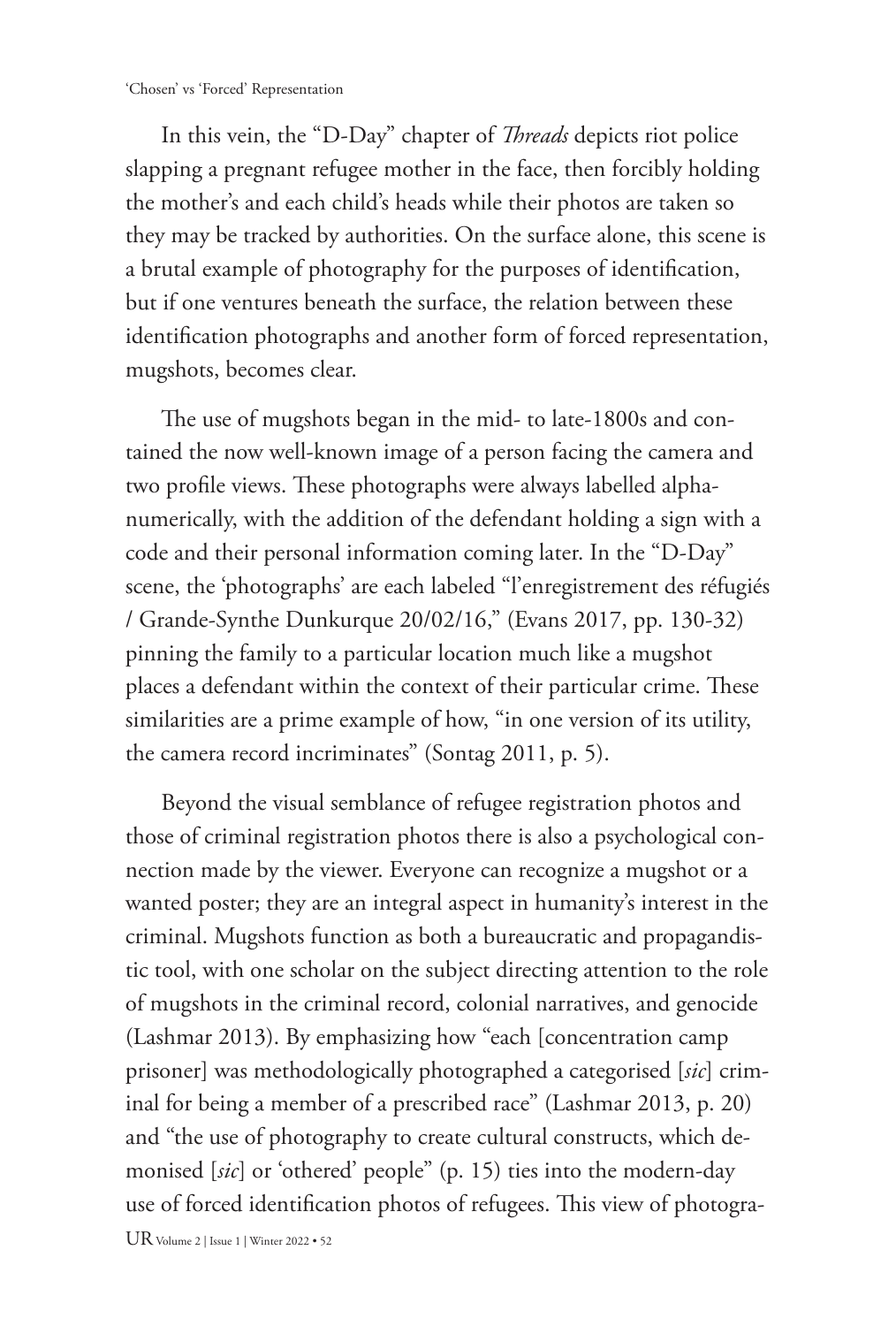phy as criminalizing has been noted for several decades, with John Tagg's influential 1988 work suggesting the view that state photography leaves little space for agency or resistance (Tagg as cited in Baylis 2018).

By framing forced representation of refugees in the same manner as the representation of criminals, authorities project a clear message into the subconsciousness of the viewer: these refugees *are* criminals. They are dangerous. Aberrant. This trend of tying refugees to criminality has been growing over the past twenty years as the number of refugees has risen globally, despite it being a statistically false narrative.

A further issue arises with photography when, in the *Threads* chapter "I Predict A Riot," there is a photo opportunity disguised as goodwill. Evans states, "this was supposed to be a line of tractable, photogenic kiddies, smiling for the camera […] Nobody has asked any child's consent to be photographed. They should not have been manipulated into a photo opportunity not of their making" (Evans 2011, p. 88). This simple statement raises the question of photographic consent when photographing or video-recording refugees for news articles or documentaries. As stated, European refugee law prevents refugees from applying for asylum in a country other than the first safe country they arrive in. Taking photos and videos that will then be distributed to be used in news articles, relief blogs, and documentaries turns the refugees' faces into public knowledge and public property, thus allowing any lawyer or politician to find the photos online and use them against an asylum seeker.

The questionable ethics of secondary outside representation can be summed up best by the quote, "to photograph people is to violate them […] it turns people into objects that can be symbolically possessed" (Sontag 2011, p. 14). This possession is created and owned by the photographer or filmmaker, not the subject of the photograph,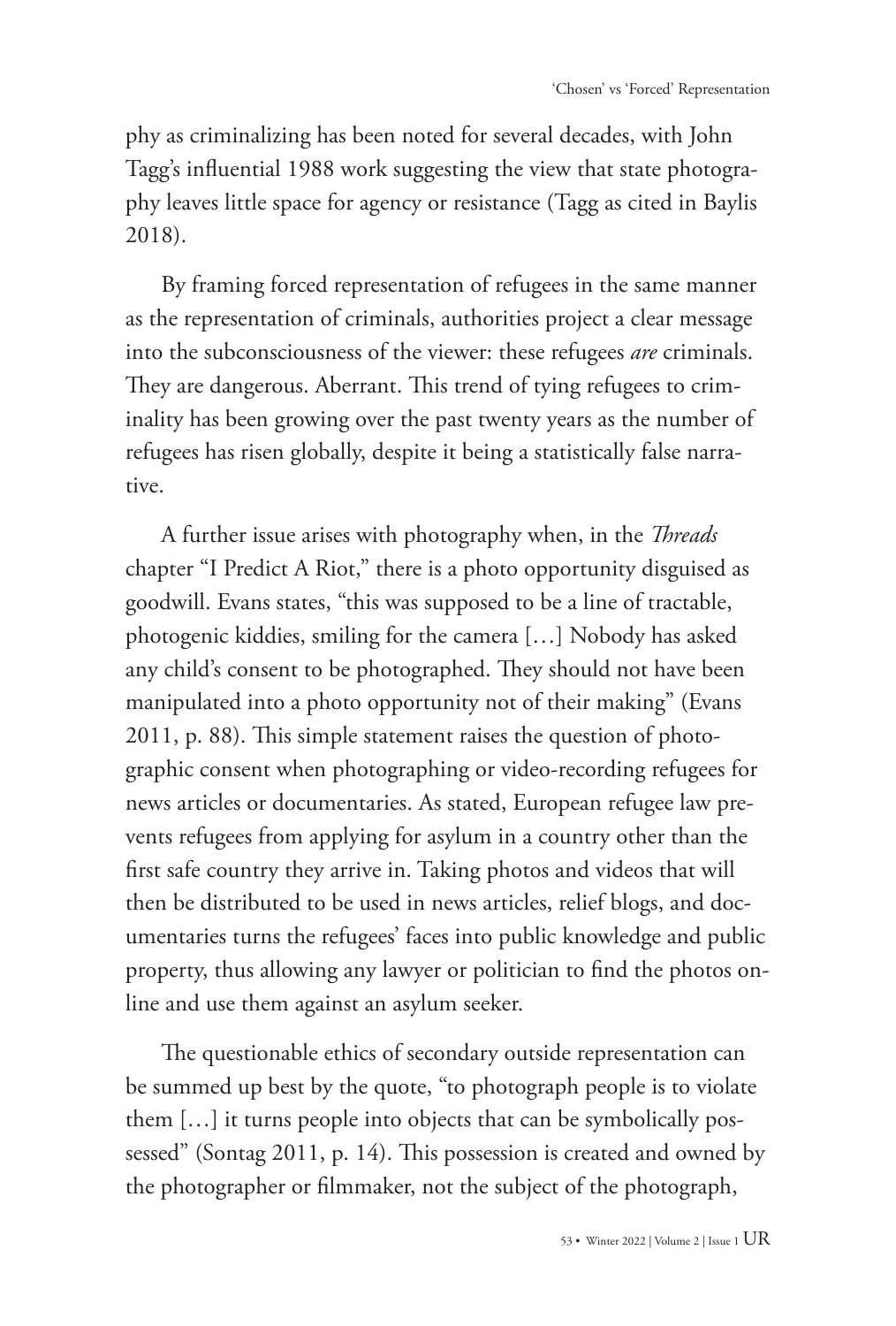which not only raises legal and ethical questions surrounding representation, but also a more basic question: if a refugee already has so few possessions, is it right for someone else to take 'possession' of their identity to use however they wish?

Contrastingly, Evans chooses to show that she too made images of the refugees, but not by using force or coercion, and not for anyone but the refugees themselves. On her second visit to The Jungle, Evans brought along art supplies and protective sleeves and offered to paint the portraits of some of the refugees. Some said no, others approached her without being asked. As opposed to the photographs in *Threads*, having a portrait made is a conscious choice on the part of the refugees and transfers from being a form of outside representation to self-representation, i.e., primary outside representation. This idea is furthered when Evans shows how she changed some aspects of the people she is painting if she or they desired: "You draw me! But you not draw this, yes? No, I won't draw the cold sore" and "The kid has one of those faces where none of his features fits together right […] I draw him pretty" (Evans 2017, p. 105).

Art continues to be a theme throughout the novel and is used as a foil for the violence of photography and forced representation. Another aid worker, Sue, arrived at The Jungle around the same time as Evans, but instead of distributing supplies, she created an art space for the refugees. Much like the portraits, the refugees are the ones who choose whether or not to make art and what to make. Even if the refugees do not depict themselves or their situation, art is still a method of self-representation and self-expression that can be used to express autonomy in an otherwise controlled system and serve as a reminder of humanity. The positive reverberations of art and self- or chosen representation can be supported by Evans' expository caption, "the Good Chance Dome has been so many things, a place for singing, acting, watching, creating, but always, always it has been a place of welcome," (p. 89) and again when The Jungle is in the midst of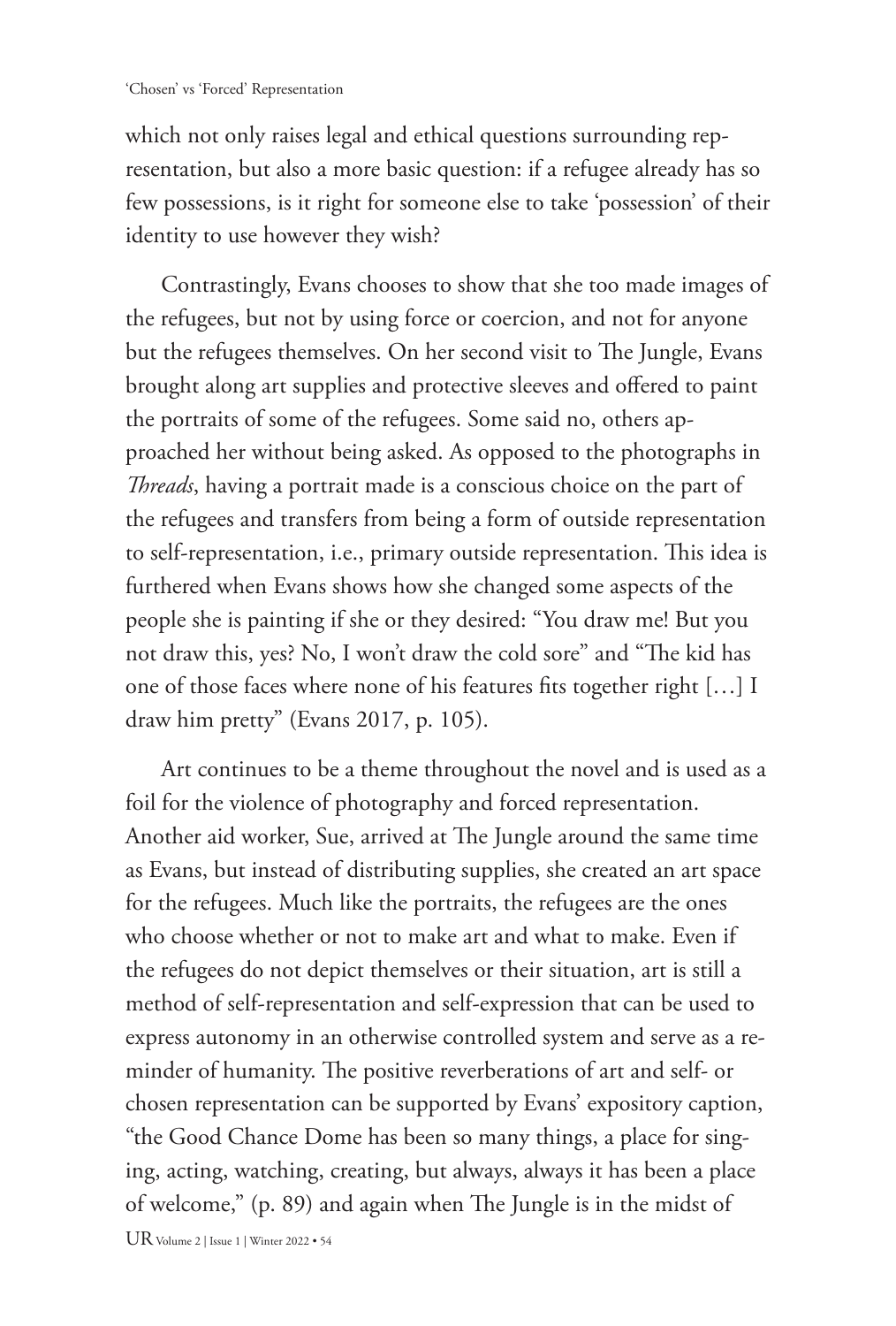being demolished, "in the middle of the mayhem, Sue keeps the art space open. People wander in. Dazed. Desolate. […] now more than ever, he needs to make a mark. To know he still exists" (p. 160-61).

Also, able to stand as a form of chosen representation is *Alphabet des Ankommens* (2017), a series of comics published the same year as *Threads*. The series came about as a result of a workshop in Hamburg in which artists and journalists from 10 different countries collaborated to detail the impacts of international migration. The resulting graphic novel does not solely depict real refugees, but rather an amalgamation of true stories and fictional ones, serving to inform outsiders of the trials and tribulations refugees and asylum seekers face. It largely depicts 'after arrival' stories, rather than stories of the journey, either the literal one across space or the metaphorical one through bureaucracy. Despite its differences from *Threads*, the two are similar in that they remain respectful in the manner of representation, without fetishizing, exoticizing, or sexualizing the stories or their protagonists.

*Alphabet des Ankommens* utilizes the varying stories and art styles of its authors and illustrators to show the thoughts, struggles, and adaptations of refugees and immigrants coming to Germany. In contrast to many refugee-centered stories, the collection of comics makes statements about casual items and confrontations that non-refugees also face, thus turning the trope of the 'dirty and desperate' refugee on its head and instead allowing the comics to act in a similar way to Mannik's (2012) and Chouliaraki's (2017) refugee selfies. Since each comic was written and illustrated by or in consultation with refugees and immigrants, the project acts as both inside and primary outside representation.

Both kinds of chosen representation are reflected not just in the stories' content, but also in the illustrations themselves, which offer varying degrees of anonymity and identification. A gradient from most realistic to least realistic, or perhaps a better scale of 'most iden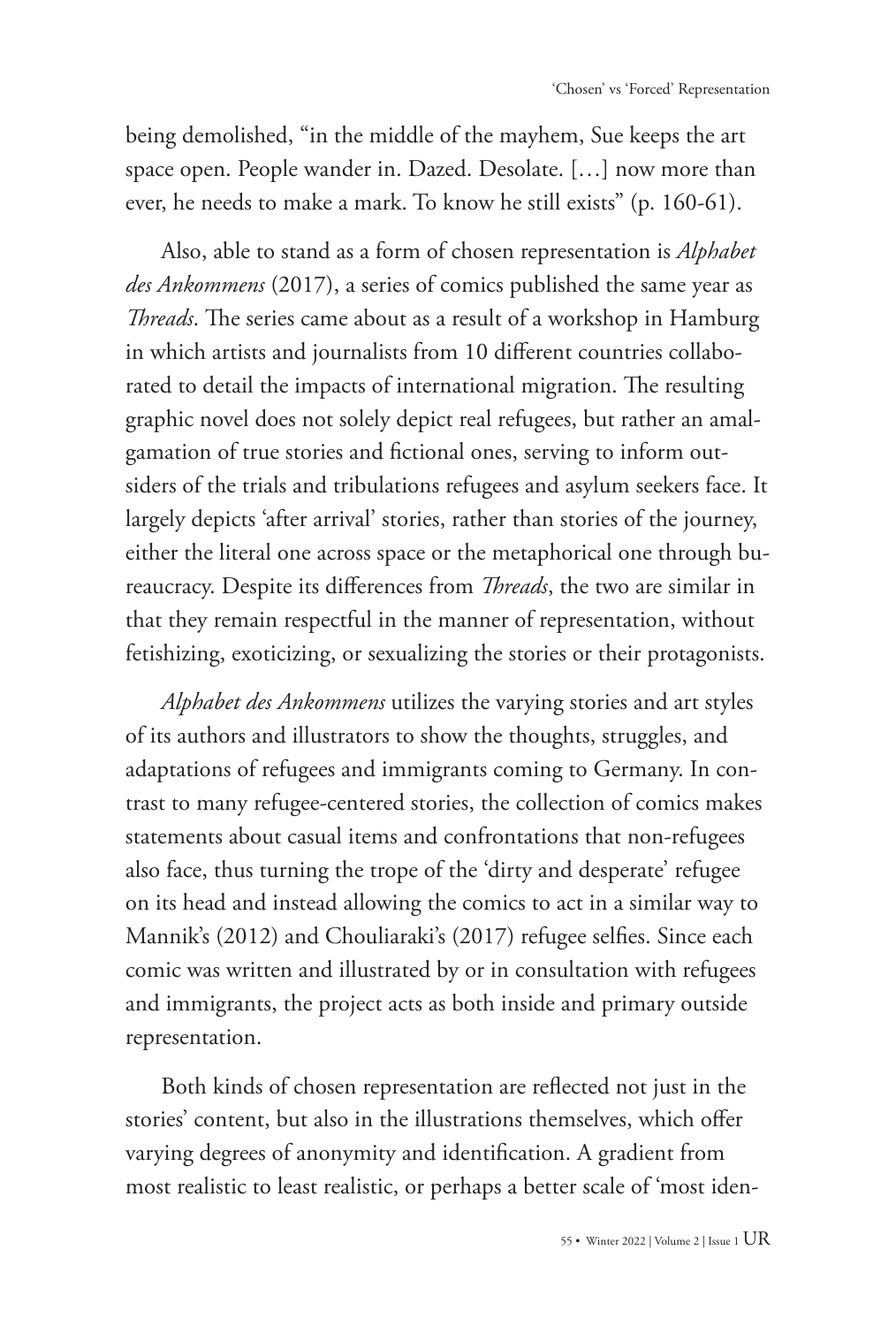tifiable' to 'least identifiable,' is present both across the comic series and within each comic. "Ein ausgekochter Plan," "Das passende Puzzelstück," and "Uncharted Waters" all offer fairly accurate portraits of their story's protagonist(s), potentially and willingly offering real faces to tie the stories to, while also allowing other characters to remain within the frame of a more artistic rendering. Additional artistic representations range from 'picture book-esque,' to stick figure faces, to the mere impression of a face. As with *Threads*, each illustrator and author has taken the liberty to alter faces and names to protect any real people and stories while at the same time humanizing the refugees whose stories are being told. Regardless of how realistic or abstract each comic is, the stories and individual styles break away from the representation of refugees as a homogenous mass and reinforce the idea that "ein jeder von ihnen hat eine andere Geschichte / every one of them has a different story" (Pithan, personal communication, 2018).

Another comic in the same vein, *Over Under Sideways Down* (2014), is again written by a native white Briton and tells the true story of a 15-year-old refugee, focusing on both the journey and the arrival. Unlike the other two comics, *Over Under Sideways Down* by Karrie Fransman was in the unique position to use the protagonist's real name, Ebrahim, as he had already been granted asylum by the British government and could thus be safely identified. Despite this, and as with the other stories, identification remains a key component to the story being told, with an expository caption stating that "as his ID vanished, so did proof of his identity […] without this evidence, the task of proving his whole identity to the British authorities began" (Fransman 2014, pp. 11 & 19). The comic goes on to show several more examples of identification being important, subtly relating back to the idea of representation; an ID is a legal form of representation that says 'I am a citizen of this country, I have rights' and without it, a person lacks a claim to national and international representation.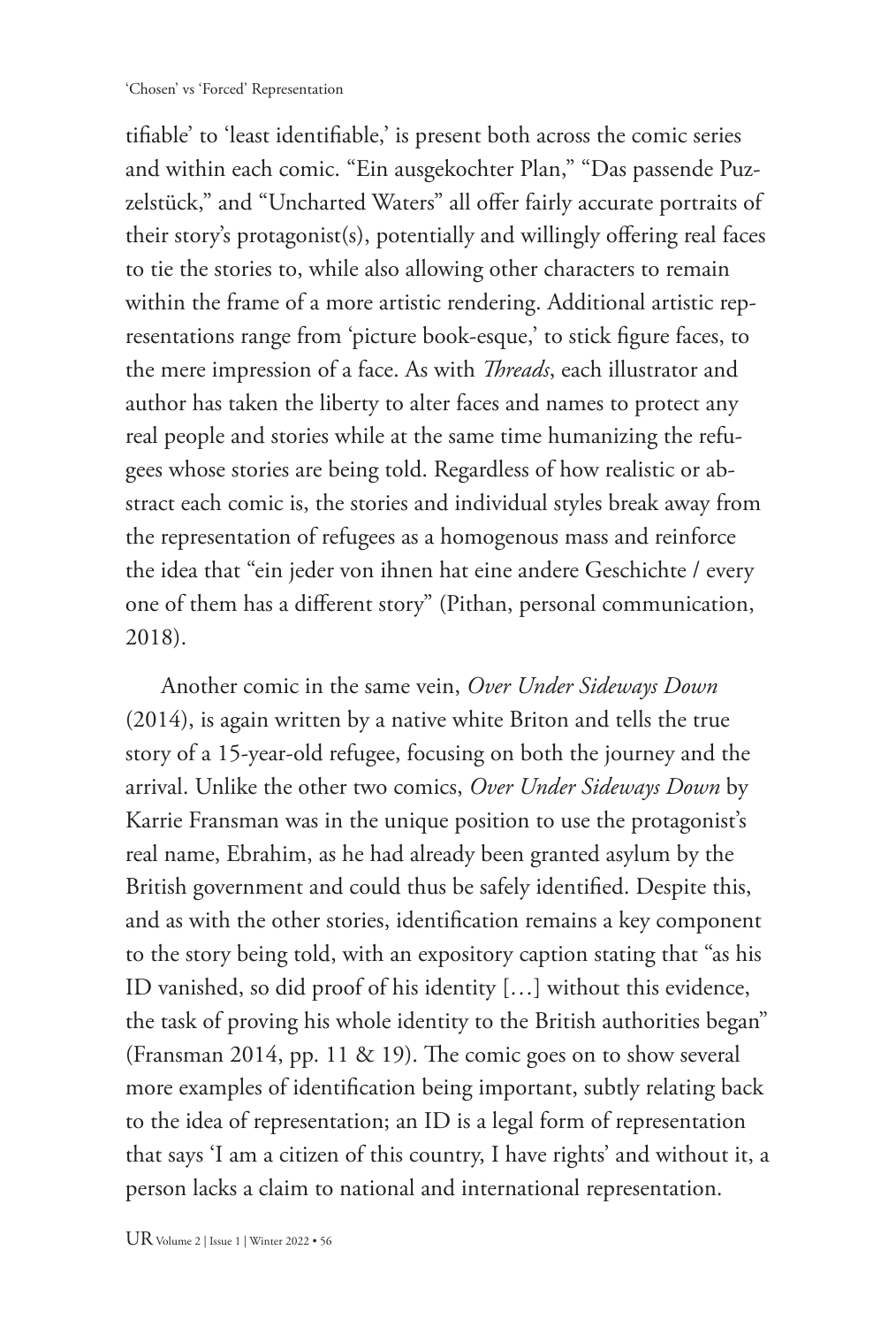Ebrahim's story emphasizes the different attempts and methods of identification and representation. His ID was stolen by the people who brought his group to England, and without the card the British authorities resorted to guesswork, interviews, and even a doctor's exam in an attempt to verify Ebrahim was telling the truth about his age, nationality, and journey. Like with the other two graphic novels examined here, bureaucracy and legal struggles create the backbone of *Over*'s conflict. In this comic, it is that very bureaucracy that serves as representation while Ebrahim awaits asylum. The legal notes, doctor's exam, and refugee forms act as secondary outside representation for Ebrahim as he tries to prove his identity and remain in England. While the paperwork and testimonies that are produced via this process are representation, it is noted that this repeated reliving of trauma for bureaucratic purposes does not give Ebrahim a voice nor true representation. In her paper on the subject, Mickwitz suggests that this feature of *Over Under Sideways Down* acts as a form of 'critical witnessing' that allows Ebrahim to play a direct role in forming his narrative while also displaying the power dynamics present in representation (Mickwitz 2020).

While Fransman and Ebrahim worked together to verbally and visually represent his journey from Iran to Britain, Fransman herself is the one who wrote and illustrated Ebrahim's story. In an interview she revealed that she would have liked a longer deadline for it to enable Ebrahim draw the story himself and to give him even greater control over the representation. This idea of chosen representation in *Over Under Sideways Down* is furthered when, much like how Evans' portraits became prized possessions of the refugees she painted, Fransman said "[Ebrahim] asked for the page with his mother to be printed" (Fransman, personal correspondence, 2018) so he could keep it and have a visual connection with his mother, who had remained in Iran. Altogether, *Over Under Sideways Down* serves to juxtapose Ebrahim's self- and chosen representation with the bureaucratic and secondary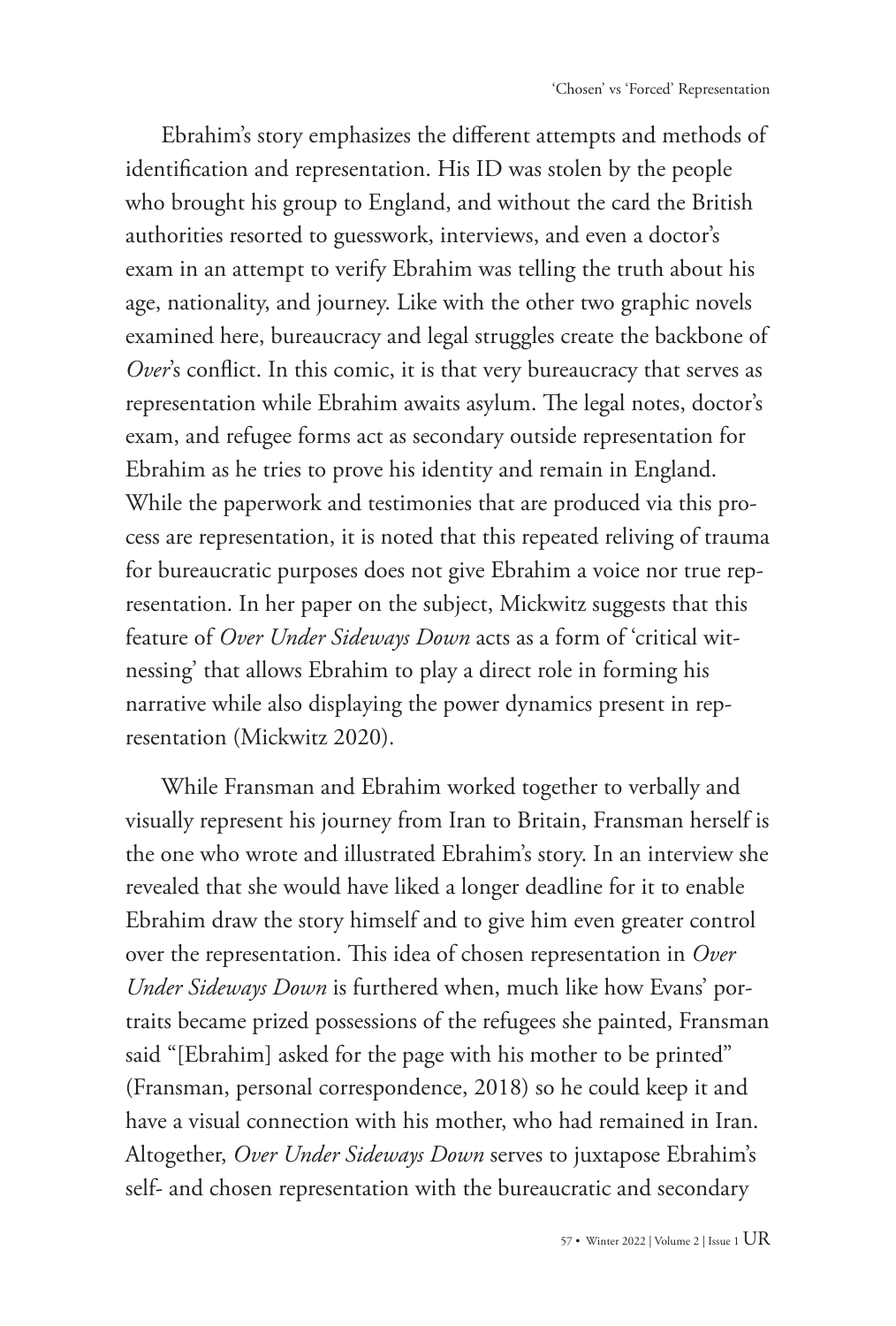outside representation he faced during and after his journey.

The contrast between *Over Under Sideways Down* using real names, *Alphabet des Ankommens* using some real names, and *Threads* altering names and identities offers an interesting example of the tricky nature of ethically and authentically representing refugees. While all three comics focus on separate aspects of the asylum process, from leaving home to settling in the final destination, they each share the unique feature of being able to visually depict their protagonists as people 'just like the audience' without having to blur their faces or risk exposing them to Europe's strict asylum laws.

Each of the three comics provides an example of primary outside representation juxtaposed against the secondary outside representation generated by media, bureaucracy, and EU refugee policies, and how self- and chosen representation by refugees is often in direct contrast to the forced representation shown to wider audiences. This paper proposes using the framework of chosen representation and forced representation, as well as of primary and secondary outside representation, in order to better understand people's differing behavior towards representation as well as the impacts these different kinds can have. In *Threads* by Kate Evans, the interplay of forced and secondary outside representation versus chosen and primary outside representation is on display as the refugees resist having their photos taken but lineup for painted portraits. *Alphabet des Ankommens* is a series of comics created by refugees and immigrants that show 'after arrival' stories with varying degrees of artistic realism that allows for personality and individuality to be portrayed without putting refugees at risk and demonstrates the multivariate ways primary outside representation can be done. *Over Under Sideways Down* by Karrie Fransman follows Ebrahim as he tells his story of journeying to and receiving asylum in England and again returns to the idea of primary vs. secondary outside representation. On a deeper level, the three comics can be placed within the discourse of legal and ethical consid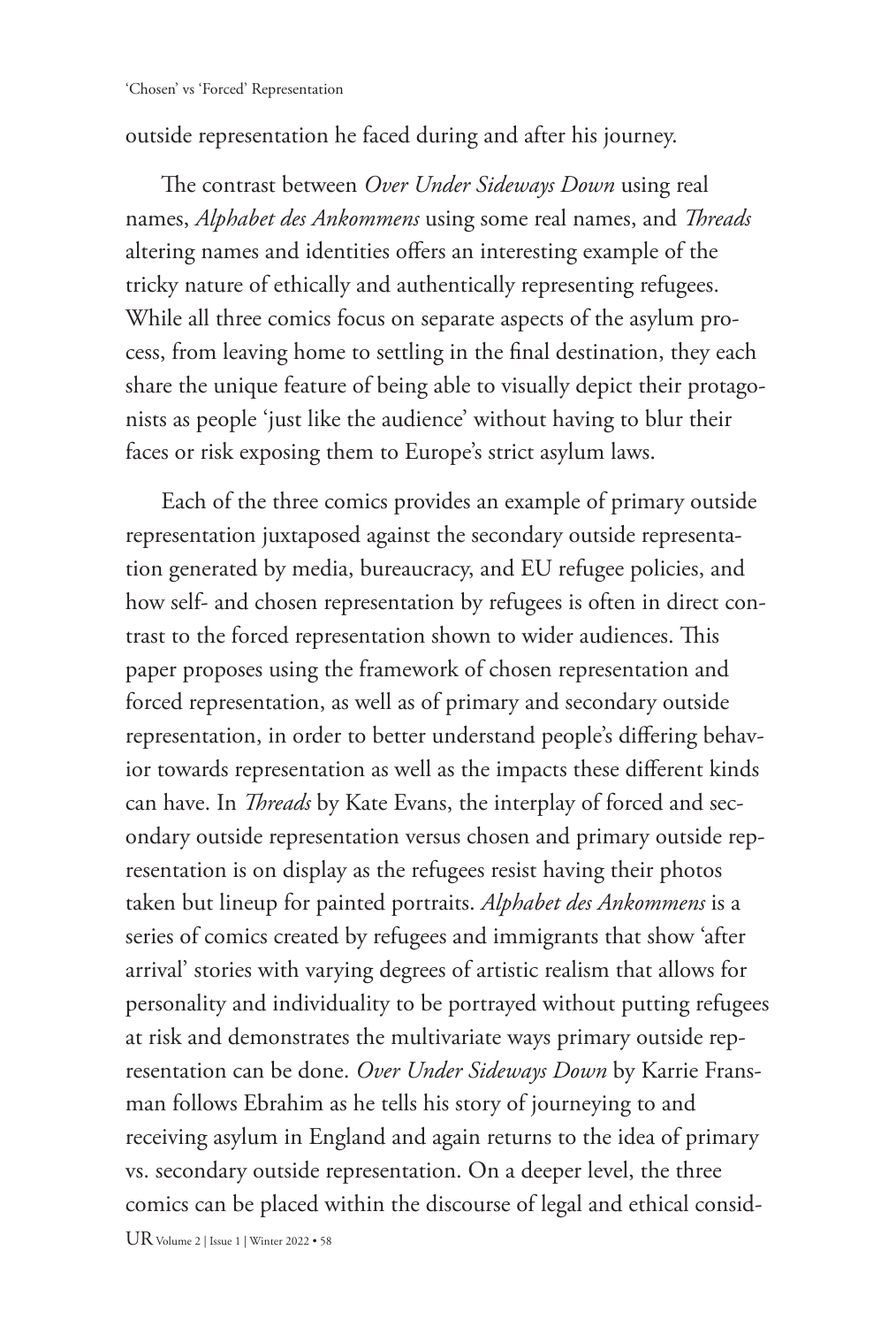erations of refugee representation, with each of them showing how these representations can influence the general public's perception of refugees as well as refugees' attempts to gain asylum.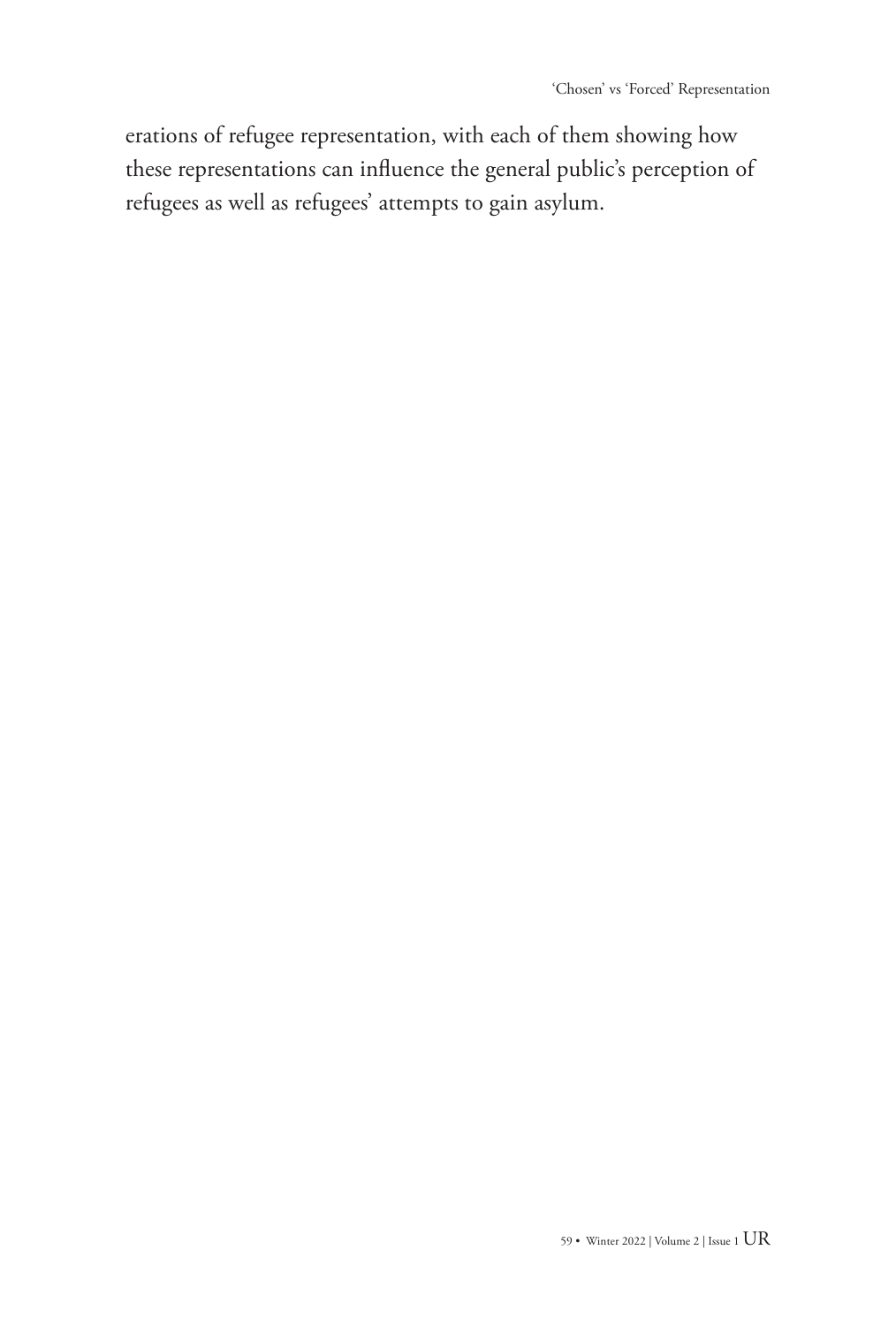## **References**

- Al Abidi, A., Al Ajeel, M., Frank, N., Goetz, M., Heusche, C., Jomar, F., Omer, A. M., Paim, A., Raabe, M., Sheikhi, E., Weber, S., & Wiesner, J. (2017). *Alphabet des Ankommens*. Deutscher Comicverein e.V. Impressum. .
- Baylis, G. S. (2018, May 30). "The photographic portrait: A means to surveillance and subversion." *Early Popular Visual Culture, 16*(1), pp. 1-23. .
- Bhattacharya, I. (2018, Sep. 19). "Comics for a cause: An interview with artist Karrie Fransman." *ArtsPositive*. .
- Blakemore, E. (2019, Feb. 19). "What is colonialism?" *National Geographic*. .
- Chouliaraki, L. (2017). "Symbolic bordering: The self-representation of migrants and refugees in digital news." *Popular Communication, 15*(2), pp. 78-94. .
- Davies, D. (2017, Nov. 17). "Comic activism: An interview with comics artist and activist Kate Evans." *The Comics Grid*. .
- Evans, K. (2017). *Threads*. London, Verso.
- Ferrante, J. (2008). "Social stratification." In *Sociology: A global perspective* (#7, pp. 198-231). Belmont: Thomas Wadsworth, 2008.
- Fransman, K. (2014). *Over under sideways down.* Red Cross, *Webapps*.
- Haldrup, M and Larsen, J. (2003, Apr 1). "The Family Gaze". *Tourist Studies*.
- Hong, T. (2018, July 1). "Refugee stories: These fiction and nonfiction graphic novels about refugee experiences put a moving human face to the monumental statistics." *Literature Resource Center*. .